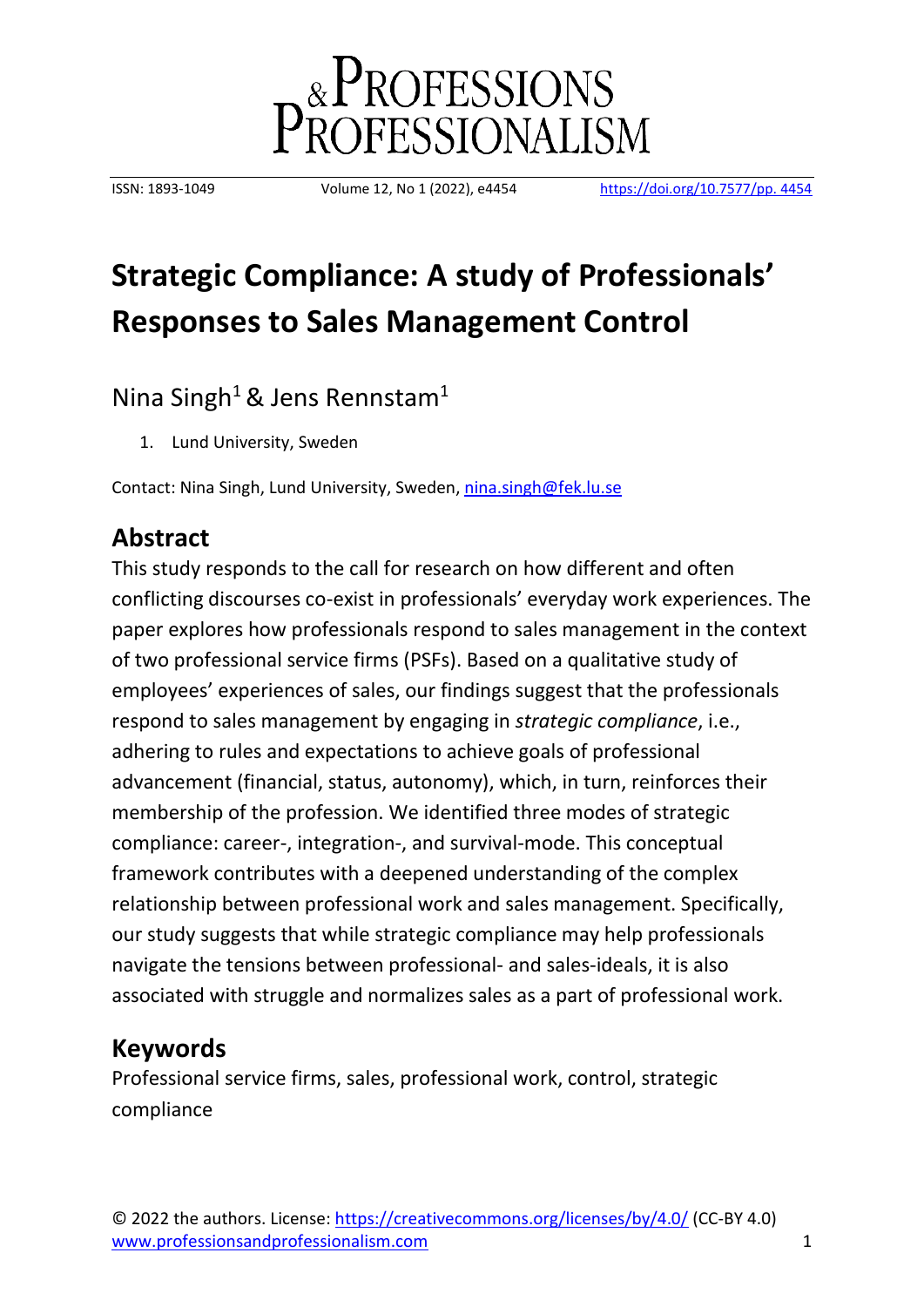Since the 1980s, the professions of law and accounting have experienced changes in institutional pressure from both the state and the market. Globalization, technical developments, and a significant shift toward a market orientation have impacted not only the landscape in which accountants and lawyers conduct their practice but also the professionals' everyday work and their sense of professional responsibility and focus (Brint, 1994; Cooper & Robson, 2006; Hanlon, 1997, 1999; Lander et al., 2012). In the wake of deregulative changes, the control of professionals has moved toward market-based controls. Traditionally, a key characteristic of the professions is their independence from the state and the market (Freidson, 2001), but as the market of the professional service firms (PSFs) has become increasingly competitive and open, there is an increasing tension between professionalism and "the increasing emphasis on commercialism and corporatism" (Cohen, 2015, p. 353).

One consequence of this is that sales and promotion enter the professionals' work, forcing professionals in PSFs to navigate a highly commercialized context with sales management efforts, including explicit sales goals, participation in sales courses, and increased focus on client relationships (Empson, Muzio, Broschak, Hinings, 2015). This development is not limited to firms and the business context. In the wake of the New Public Management, scholars have noted an increased focus on target setting and outputs in public service professions (e.g., Noordegraaf, 2015; Taylor & Kelly, 2006). Some have specifically observed a sales focus (see e.g., Ulfsdotter Eriksson et al., 2017), which points to a more general development toward a situation where clients or patients become customers and the professionals' work becomes more controlled by the organization employing them, and less by their profession (Evetts, 2011).

Despite indications that the practice and discourse of sales play a significant part in contemporary work in PSFs—and that, as firms, PSFs are more explicitly exposed to market mechanisms—there is a paucity of research on how professionals within PSFs experience and respond to sales management control. There are a few studies emphasizing that commercialization and sales permeate various aspects of professional work, and they indicate that resistance is common at the intersection between commercialization/sales and professionalism (Sommerlad, 2011; Darr, 2002; 2006; Lander et al., 2012). However, this research is still limited and mainly conceptualizes reactions to commercialism in terms of resistance and does not focus on how the professionals experience sales management control and struggle to *combine* pressure to sell with ideals of professionalism, which is the focus of this paper.

Through this focus, we respond to calls for research on how different and often conflicting discourses co-exist in professionals' everyday work experiences (Alvehus, 2018). More specifically, we address requests for studies examining what commercialization means for professionals and their work (Cooper & Robson, 2006), and the meaning of sales in work roles that are not normally associated with sales (Darr, 2006; Geiger & Kelly, 2014). This is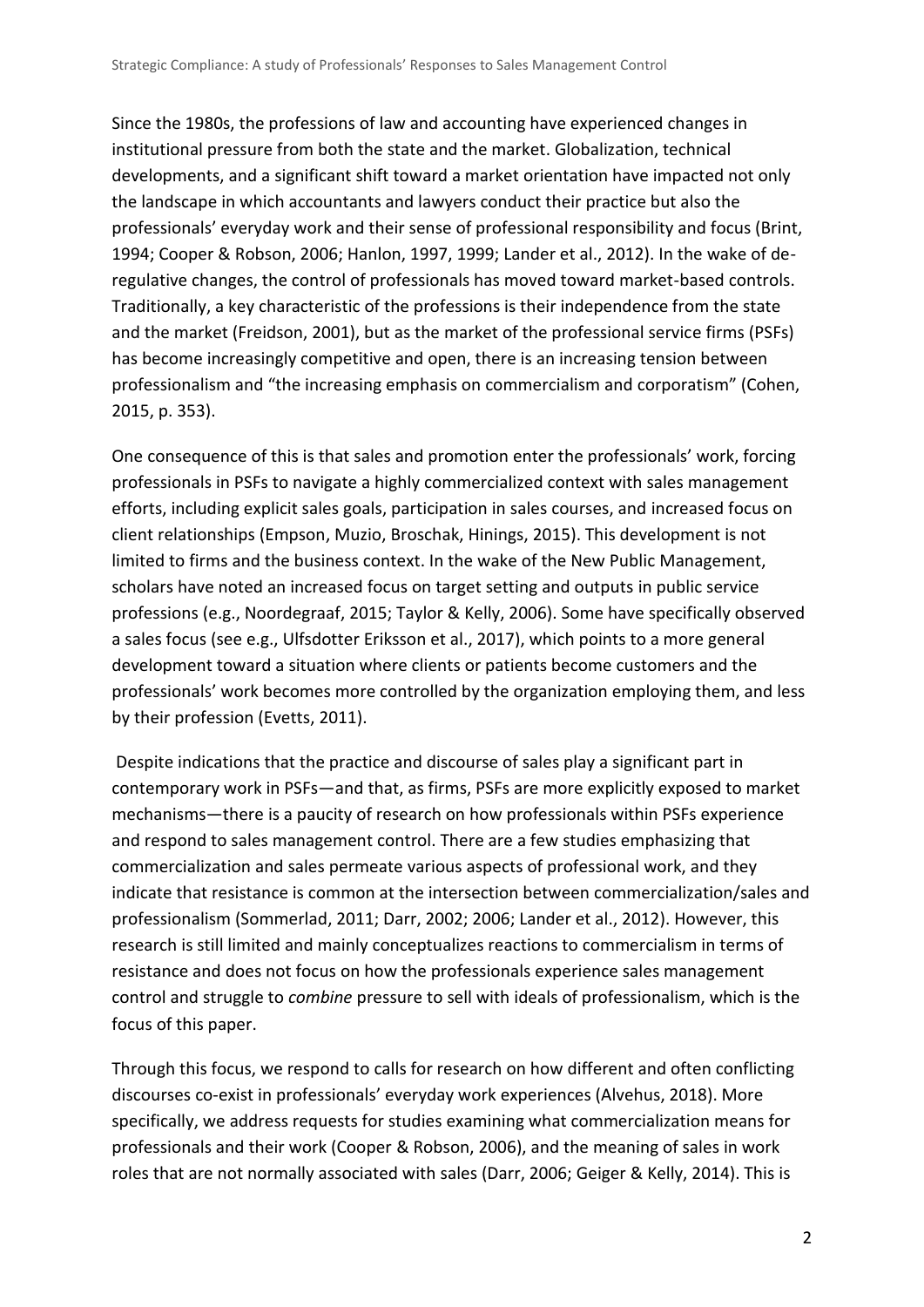important because there are indications that commercialization produces tensions in professionals' work life (e.g., Cohen, 2015). In light of this, the purpose of this paper is to increase the understanding of the relationship between professional work and sales management. To do so, we draw on a qualitative study with empirical data from 28 professionals and pose the research question: *How do professionals respond to sales management in the context of professional service firms?* The professionals in our study are lawyers and accountants working at two different PSFs based in Sweden, where the initiation and use of sales management control are part of their everyday work.

Our study found that the professionals engage in what we call *strategic compliance* as a response to the sales management control. We identified three modes of strategic compliance*: career, integration*, and *survival*—which we will outline further below. Empirically, our analysis provides insight into what it means to be a member of a profession by showing how professionals navigate the conditions of contemporary professional work, where traditional ideals of the profession struggle with ideals of the market, sales and promotion. Conceptually, this paper contributes to the literature on professionals and control by introducing the concept of strategic compliance to understand how professionals navigate the sales discourse in their responses to sales management control attempts.

# **Professional work, control and sales**

The traditional view of the professions suggests that professionals, to a larger extent than other occupations, are in control of their own work (Abbott, 1988; Freidson, 2001). This implies that professionals develop and control work aspects, such as terms, conditions, content, and goals of their specific profession (Brante, 1988; Empson & Chapman, 2015; Freidson, 2001; Rennstam, 2007). For example, they determine the qualifications required to perform particular tasks and control the "criteria for licensing or credentialing procedures that are enforced by the state" (Freidson, 2001, p. 56).

This does not mean that professionals are not exposed to control, however. While studies have noted that traditional management control methods such as bureaucracy and direct control fit badly with the complexity of professional work (e.g., Abbott, 1988; Covaleski et al., 1998; Empson et al., 2015; Freidson, 2001), studies have shown how various types and combinations of control develop internally in PSFs. For instance, in a study of accounting firms, Covaleski et al. (1998) found that the professionals were controlled by a combination of management by objectives and mentoring, which aligned the professionals' identities, goals, and actions with the goals of the firm. Control in PSFs can also be more subtle. In a study of engineering and communications consultants, Robertson, and Swan (2003) observed how the organization combined a culture that acknowledged ambiguity and flexibility in terms of work roles and power relations with a culture of elitism. This appealed to the consultants because it instilled a sense of autonomy (being able to step into various roles), but it also disciplined them by producing commitment to organizational goals. A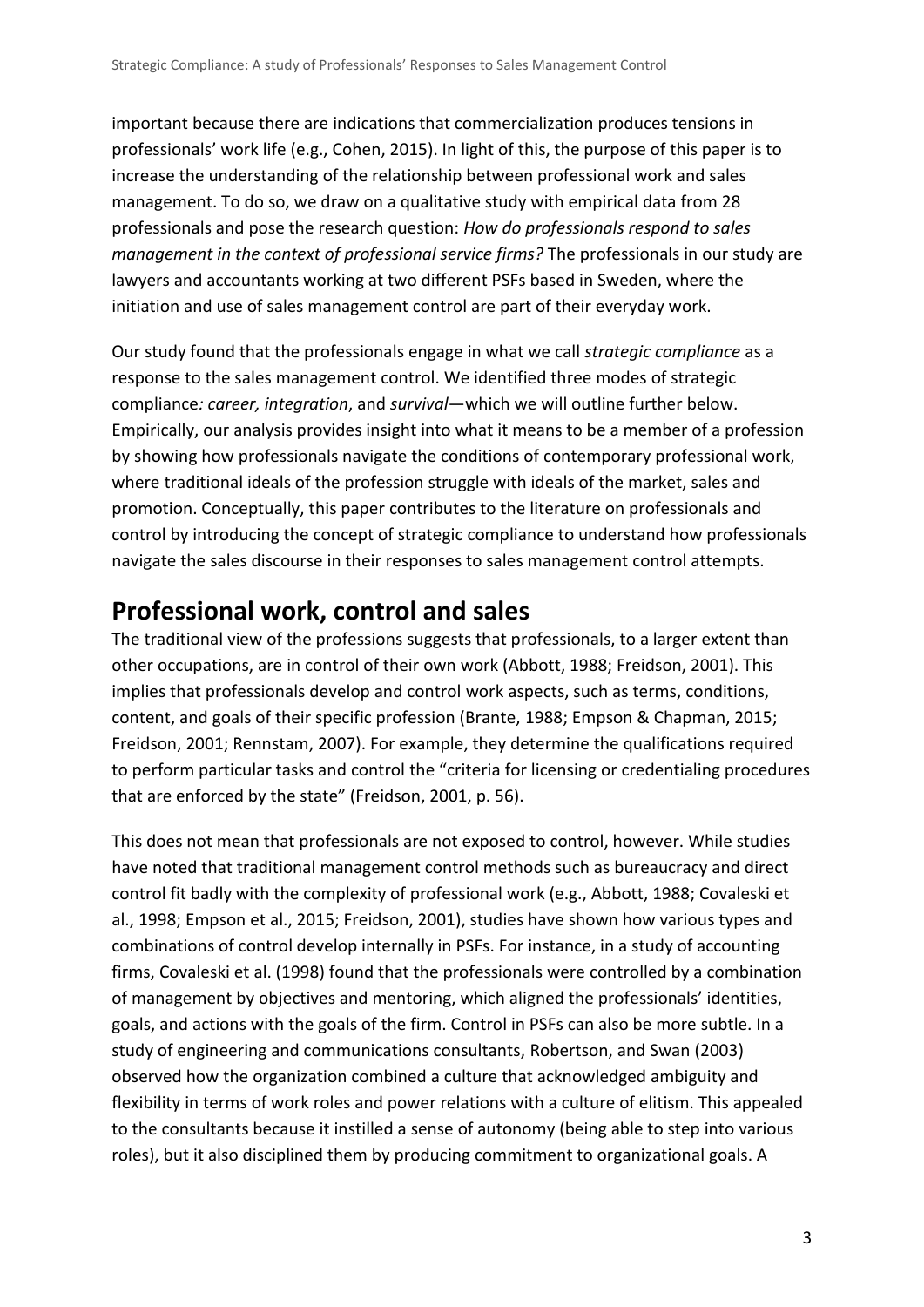similar example is found in Alvesson and Kärreman's (2007, p. 702) study of a management consultancy firm, where they found that the firm's intricate HRM-system produced what the authors call "aspirational control." By connecting the individual consultant to particular ideas of career and rewards, aspirational control works to align employee identity and compliance with the firm's goal of producing committed and hard-working employees. These studies share the insight that, when formalized controls such as bureaucracy constrain the flexibility required to perform professional work, normative forms of control tend to develop instead. However, they do not address the role of sales as a source of control, and how professionals experience, deal with, and respond to these control efforts.

The notion of sales brings attention to the traditional ideal that a defining characteristic of the professions is their independence from the market and the state (Freidson, 2001). However, research also highlight that there is reason to nuance this ideal of freedom from state and market control (Brante, 1988; Cooper & Robson, 2006; Hanlon, 1997, 1999; Robson et al., 1994). Since the 1980s, there have been increasing pressures on the professions, from both the state and the market. Amidst deregulation, globalization, increased competition, and requirements of growth and profit from within professional organizations, such as PSFs, professionals' responsibilities, and focus have changed (Cooper & Robson, 2006). On the one hand, professions should be independent from the state, but, on the other hand, they need the state to remain independent from the market (Freidson, 2001). When the state imposes deregulation, the dependence on the market increases, resulting in a growing mistrust in professionals who display too strong economic interests. Thus, professions need to navigate a fine balance between the state and the market.

Currently, this balance is leaning toward the market and managerialism. Studies point at increasingly competitive markets and a managerial focus on corporate and commercial values, which affect the goals, actions, and career developments of professionals (Cohen, 2015) and shifts "the control over professionals from the professionals to market competition and hierarchical control through management in organizations" (Lander et al., 2012, p. 133). Contemporary professional work is sometimes understood as "hybrid," having to deal with both professional and managerial principles (Noordegraaf, 2015), or, similarly, but with more focus on tension, it is stressed that there is, on the one hand, an occupational professionalism, guided by professional logic, and on the other hand, an organizational one, guided by corporate and market logic (Evetts, 2011).

Thus, while research has noted that market orientation increasingly constrains the autonomy of PSFs, studies specifically on sales management efforts in PSFs and how professionals navigate this are still limited. As noted, exceptions are Sommerlad (2011), Lander et al. (2012), and Darr's (2000, 2002, 2006) studies. Sommerlad (2011) highlights how commercialization influences recruitment practices in law firms. Her findings suggest that contemporary HRM practices focus on and value "legal entrepreneurs" (p. 73), that is, "the only characteristic of importance being the ability to generate business and meet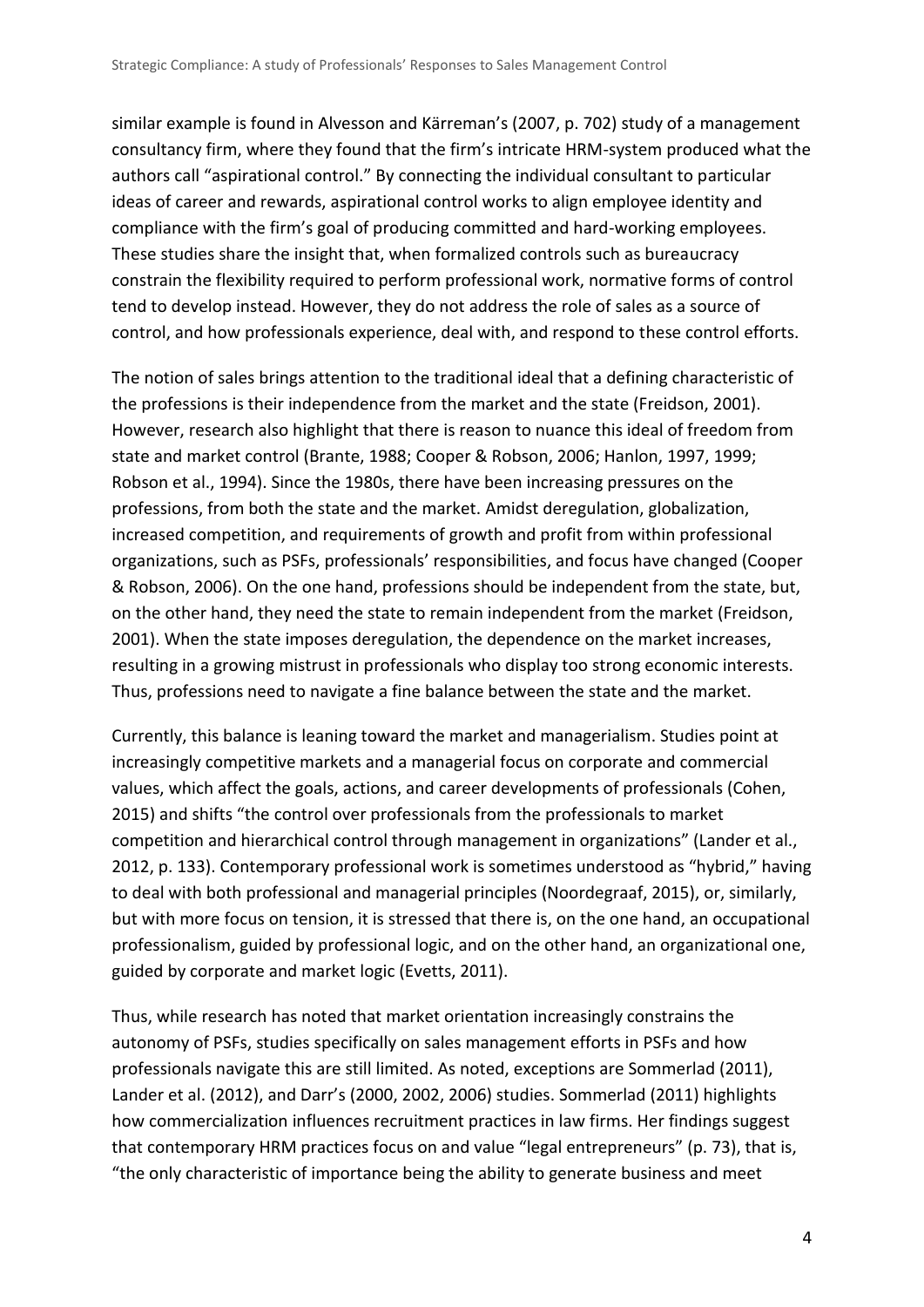targets" (p. 95). However, Sommerlad's study does not analyze how the professionals experience and respond to these HRM practices. Similar to Sommerlad, Darr, in a study of engineers, highlights that sales-related control links the engineers' success to their social skills and their ability to account for the profitability of their projects (Darr, 2000). Nonetheless, Darr also focuses on the professionals' responses to sales management control. He found that the engineers resisted sales management efforts to increase documentation around sales, by only engaging in superficial documentation and arguing that management provided neither time nor resources for the documentation (Darr, 2002). In Lander et al.'s (2012) study, an accounting firm moved from a trustee logic to a commercial logic, which affected the role of the accountants as strategic decisions were increasingly based on commercial concerns, a change that the accountants sought to resist.

These studies show how commercialization and sales affect recruitment practices, documentation, and the value of social and communicative skills. They indicate that resistance among professionals is common at the intersection between commercialization/ sales and professionalism. Thus, our study builds on these previous insights, but it explores in more depth how sales management control is experienced by professionals and how they struggle to combine it with ideals of professionalism.

# **Method**

This study is rooted in the qualitative interpretivist research tradition, informed by a concern to understand the world based on the point of view of the people who live in it (Prasad, 2015). Grounded in this approach, we strive to understand and conceptualize meanings and interpretations (Alvesson & Skoldberg, 2009; Charmaz, 2006) that the professionals, in the context of PSFs, hold about navigating sales management.

The empirical material used in this study is based on qualitative interviews gathered during a 3-month period spent at Blue Law and Blue Accounting. The interviews were conducted as part of a larger research project on sales in professional work that also consists of observations and document studies. The participants in this study comprise 28 full-time professionals—14 accountants and 14 lawyers, whereof 15 are women and 13 men—who had worked within their respective professions for between 6 months and 39 years. Professionals from all levels of the organization were interviewed, representing a mix of junior, mid-, and top-level professionals.

Access to this group of respondents was attained as the first author, in her role as a researcher with an interest in sales, was invited to join a business network consisting of professionals from various industries. Here, she met representatives from the two PSFs. Two main criteria guided the choice of PSFs: (1) the organization must employ professionals from law and/or accounting, as these two professions are well established in the literature (see, e.g., Abbott, 1988; Freidson, 2001), and (2) the professionals must engage in sales as part of their everyday work (because our study had set out to investigate sales). The respondents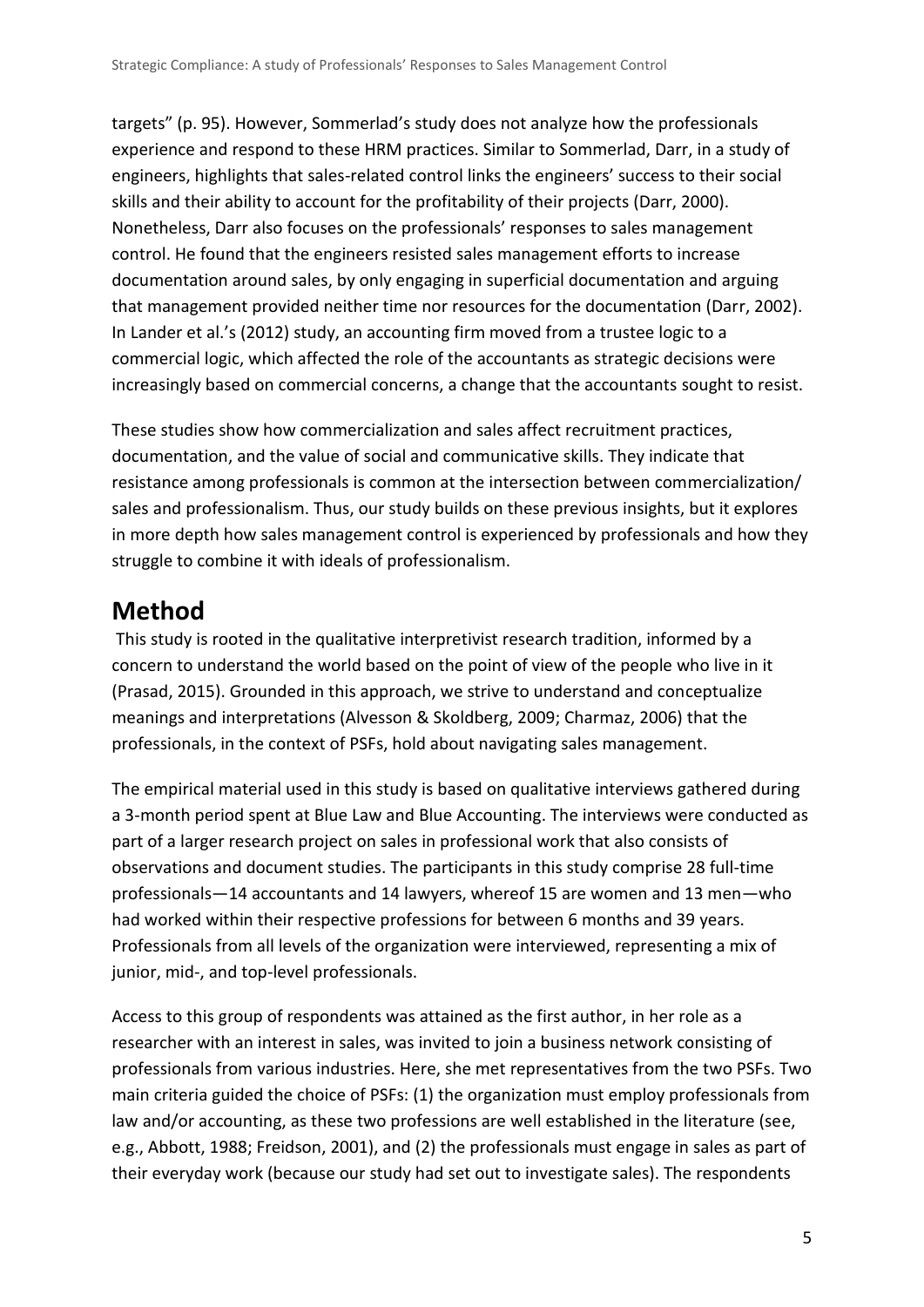were selected in cooperation with the office managers based on availability. We aimed to select a variety of professionals—differing in terms of gender, age, and position—to increase the likelihood that we would get a broad set of voices about the organizations.

The interviews were held one-on-one in a meeting room at the respondents' workplace. The interviews varied in length, from 21 to 82 minutes. The first author followed a semistructured interview approach based on an interview guide with open-ended questions in order to focus the conversation while also giving the respondents the opportunity to talk freely and address areas that they felt were of relevance. The interview guide consisted of four sections, containing both general and more specific questions on the professionals' everyday work, a typical day, their road to becoming a professional, and their experiences with sales. In total, the data material consists of interview transcripts and field notes.

In order to meet the ethical requirements for this study, we collected informed consent from all professionals in terms of participation, being interviewed, and recorded. All data material were anonymized, which means names, departments, etc. were replaced by codes; finally, all recordings were saved on an external hard disk with coded access.

#### *Analysis of empirical material*

The analytical part of this study is inspired by grounded theory as developed by Charmaz (2006). This means that we do not subscribe to the notion of approaching our field of study as a blank canvas or being non-theoretical (e.g., Glaser & Strauss, 1967). Rather, the analysis emerged in an iterative process and dialogue between the empirical material and the authors' theoretical familiarity (e.g., Charmaz, 2006). Based on previous literature, it is, for example, known that professionals experience tensions related to the intersection between conflicting logics (Alvehus, 2018), such as between professional work and commercial market aspects (Darr, 2000, 2002, 2006)—and we worked with this knowledge as sensitizing concepts guiding the analysis (Blumer, 1969).

Reading the interviews, we saw that sales in PSFs are associated with control and compliance, and that the interviews provided insight into how the professionals responded to that control. From that broad theme, the first author started doing the initial categorization. The analysis showed that they engaged in sales activities, thought about sales on a daily basis, and that, to some extent, they felt forced to do so. It also indicated that the professionals responded to the request or expectation to sell in a strategic manner, by turning it into an element in their career advancement efforts. As such, the professionals' responses indicated an element of coping (Ulfsdotter Eriksson et al., 2017). However, coping did not quite capture what we saw in our data. We also observed a strategic element in their responses, which relates to but goes beyond the notion of coping. The analysis of how they talked showed that, when speaking about sales and describing their response to sales management, the professionals used words both to express rather negative feelings, such as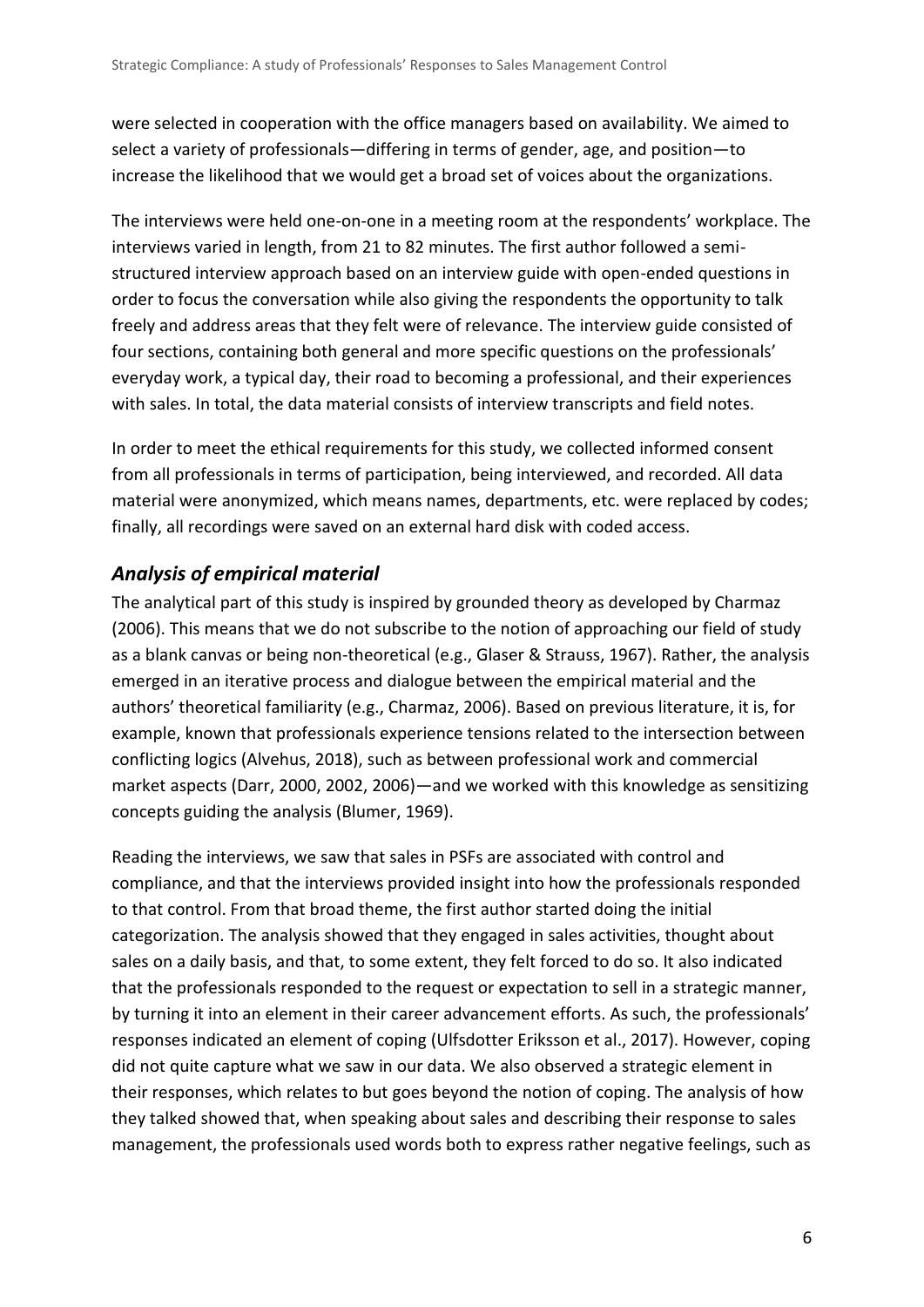"force" and "demand" and also rather agentic words such as "strategy" and "generate." This indicated to us that sales were both something problematic and something useful to them.

Grounded in these insights, we were able to identify themes that indicated variations in the ways that the professionals responded to sales pressure (Charmaz, 2006; Ryan & Bernard, 2003). We found three modes of being strategically compliant: career-, expert-, and survival-mode.

In the presentation of our data, we use both shorter examples and relatively long narratives. Upon analyzing our data, it became evident that we had several uninterrupted interview statements in which the professionals seemed to open up and speak relatively freely about their life as accountants and lawyers, telling their story about the experience of sales rather than simply answering a number of pre-set questions (Charmaz, 2006; Czarniawska, 1998). We wanted to capture this, striving to provide rich data that demonstrate some detail and complexity (Czarniawska, 1998), allowing for exploration of descriptions and word use (Riessmann, 2008).

We did not conduct a comparative analysis of the two PSFs because of the patterns of similarities between them, primarily in terms of sales management efforts (see below in the following section) and the ways in which the professionals responded to them. In the early phase of this study, we expected to see more differences. However, we found that despite the different contexts, the sales management efforts and how the professionals responded to them followed similar patterns.

### **Sales management control at Blue Law and Blue Accounting**

Within Blue Law (BL) and Blue Accounting (BA), there are signs of sales management control mechanisms, and both firms have structures in place that constitute sales as a central part of the professionals' work. Financial reward systems are one aspect of this, which means that the lawyers and accountants at the two PSFs are rewarded when they bring in new clients and business to their respective firms. Moreover, the professionals have reoccurring 1:1-meetings with peers where sales and client activities are discussed, and goals are set. Sales courses, information meetings, mentoring, network, and event participation are also part of the sales management setup at both PSFs and the career paths are directly linked to sales. Thus, in order to move to the next level of the organization and eventually become partner, an employee needs to build a client base large enough that the firm considers him or her as central for the firm.

The two PSFs, one a Swedish law firm and the other a local office of a global accounting firm in Southern Sweden, both operate in the same market and under Swedish law. The professionals at both firms are trained lawyers and accountants and are subject to the rules of conduct set up by the Swedish Bar Association and the Institute for the Accountancy Profession in Sweden, respectively. This includes rules of conduct for promotion and sales.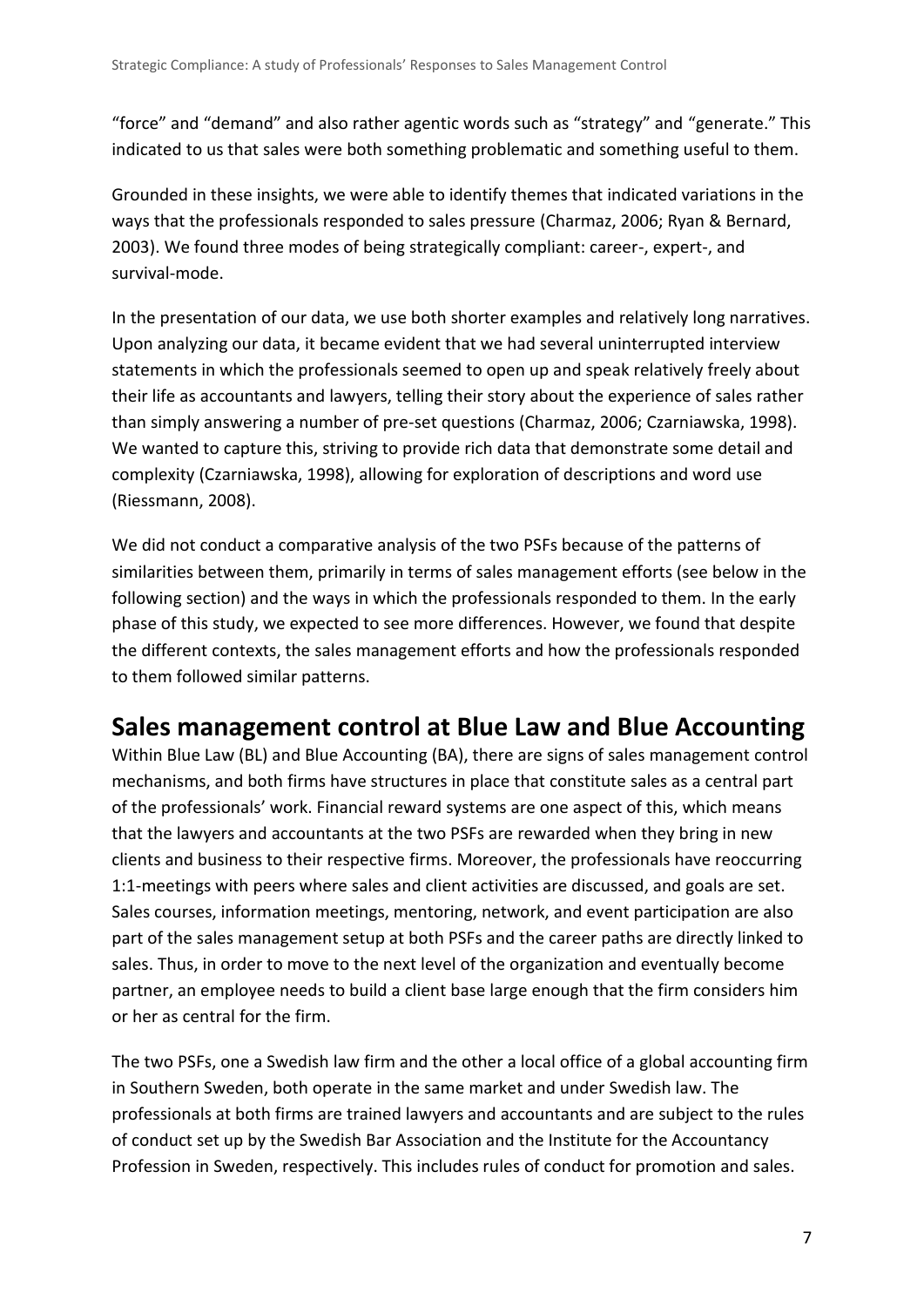The PSFs offer a wide range of accounting and law services. The lawyers sell services in areas such as labour law, dispute settlement, contract-, property-, tax-law, public procurement, and company- and construction law to public and private organizations in Southern Sweden, and their client base includes small, medium-sized, and large organizations. The accountants sell services in areas of audit, assurance, financial accounting, and advisory and tax to organizations of all sizes—from entrepreneurs to international organizations. In both firms, the junior professionals are expected to work extensively with sales after around 3 years of employment.

#### *Tensions around sales*

Although normalized, we found that the professionals associated the practice of sales with tension and discomfort. On the one hand, the professionals accept sales in the sense of not suggesting that they should stop doing it. On the other hand, the professionals express that the sales role is "difficult," "silly," "hard," "not my role," and "uncomfortable." For example, Bella, a lawyer, captures the discomfort surrounding sales in her account:

*I prefer sitting in my office writing. I like it much more than selling. I enjoy it more. But I do like client contact and negotiations. I think that is really fun, but sales as such, I find tough, but communication around the law and the case, I enjoy that.* 

This example shows how Bella struggles with the sales-part of her work. She separates sales from her professional work, stating that she likes client contact, but only as long as the communication revolves around the law or the actual case in question. When sales become a part of the contact and communication with the client, the situation changes for Bella and becomes something she finds "tough." Sales is, on the one hand, integrated into the client relationship and therefore part of the professional relationship, but, on the other hand, it is the "tough" part.

This tension around sales was evident in almost all interviews. Generally, talking about sales and the management control of sales invoked emotional reactions among the lawyers and accountants, and they did not hesitate to express their discomfort in that regard:

*I find it hard to promote myself and sell. There are so many others that do the same as us (…) We are not trained in sales; in law school, this is not something we talk about at all; so, it is hard. (Christopher, lawyer)*

*I've never been comfortable with selling. (Eva, accountant)*

*I think it's rather hard. It's easier if someone hears about me and contacts me. (Johan, accountant)*

Discomfort and tension between professional work and sales work permeate through these quotes. On the one hand, the interviewees are communicating that selling is a necessary part of the profession: "There are so many others that do the same as us" indicates the assumption that only waiting for clients to call does not work, which brings selling into the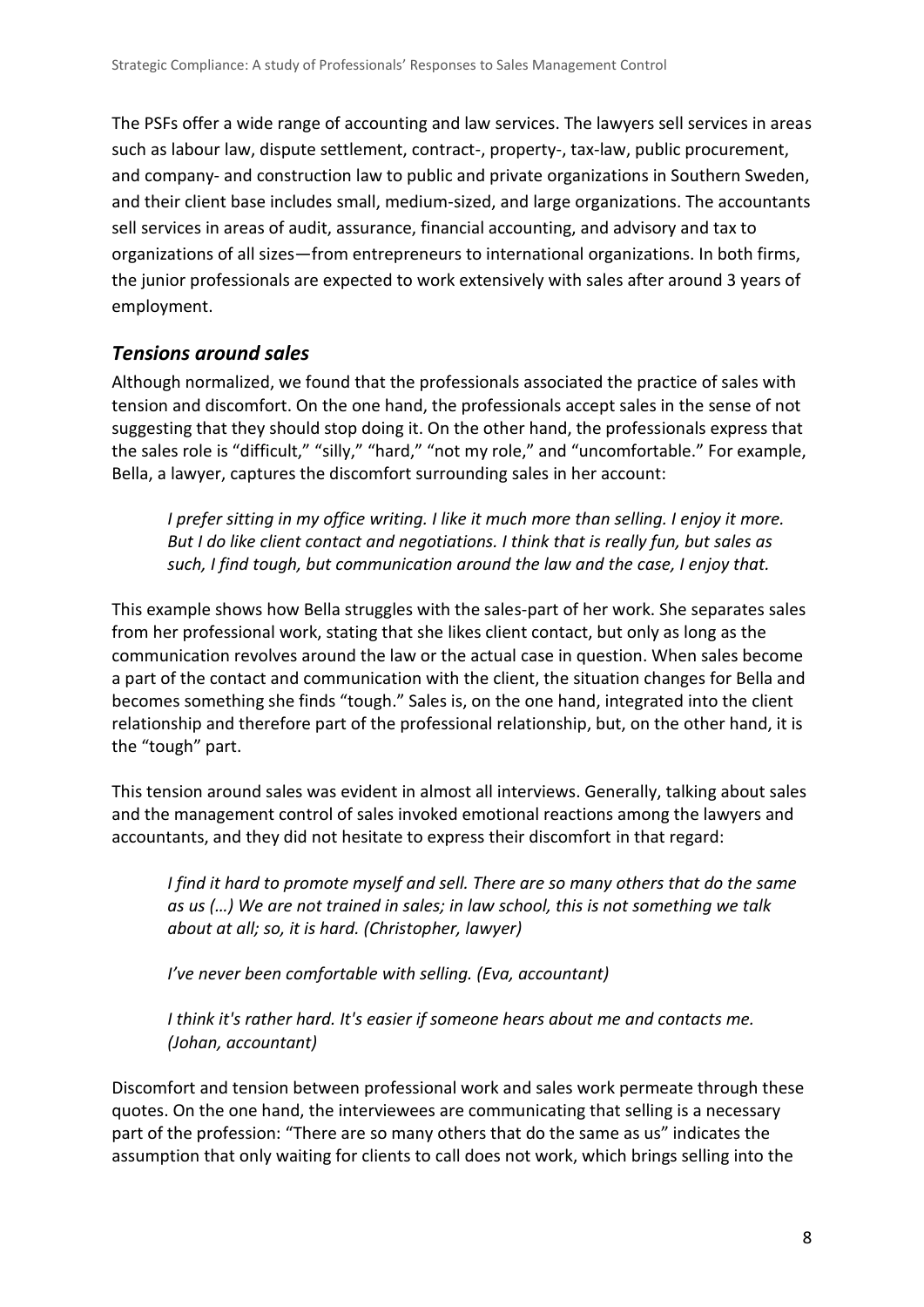profession. On the other hand, the statements above about the absence of selling in their professional education indicate that sales are not part of their professional knowledge, such as when Christopher says, "in law school, this is not something we talk about." In other words, their point seems to be that selling is part of the job, but it is not really part of their professional training and largely an unwelcome part of their daily work.

#### *Three modes of strategic compliance*

In light of the tension displayed above, the empirical material also shows that their struggle takes a certain shape as they navigate and try to find ways to approach and deal with the tension they experience. They are responding to the sales control through what we call *strategic compliance*, that is, they adhere to sales management control in order to achieve goals of professional advancement, which, in turn, reinforces their membership in the profession. The focus on long-term professional advancement and reinforcement of professional membership signifies the strategic aspect of the term, while the focus on adherence to rules, despite expressions of disapproval, signifies the compliance aspect.

The expressions of strategic compliance varied enough to merit separation into three modes, which we call the *career* mode, *integration* mode, and *survival* mode.

| Mode        | Key strategy | <b>Example of how sales is constructed</b>                       |
|-------------|--------------|------------------------------------------------------------------|
| Career      | Offensive    | as a tool for career advancement                                 |
| Integration | Integrative  | as part of doing good professional work                          |
| Survival    | Defensive    | as an obstacle to well-being and ability to do professional work |

| Table 1. Three modes of strategic compliance |  |  |  |
|----------------------------------------------|--|--|--|
|                                              |  |  |  |

All three modes imply that the professionals comply with the sales management control, but the way in which they do this, and the consequences for their work, differ. The career mode is characterized by individual instrumentality, a focus on turning sales to one's own advantage. The integration mode is characterized by translation of the market aspect and sales into the core of the professional work of providing help, service, and trust to clients—a way to blend the ideals and make it productive for themselves (Noordegraaf, 2015). The survival mode is most strongly characterized by the struggle to navigate sales as a part of their daily work. In this mode, the professional does not manage to translate sales management into a career tool or integrate it as a more natural part of the work. In other words, responding to sales management remains mostly a struggle. Hence, strategic compliance is a way for the professionals to approach and deal with the tension they experience when navigating sales as part of their professional work.

A last point regarding the modes is that they should be understood as ideal types in the Weberian sense (Weber, 1947, p. 110f.). That is, in practice, there may be some overlap between the responses. The point with the modes thus is to produce heuristic categories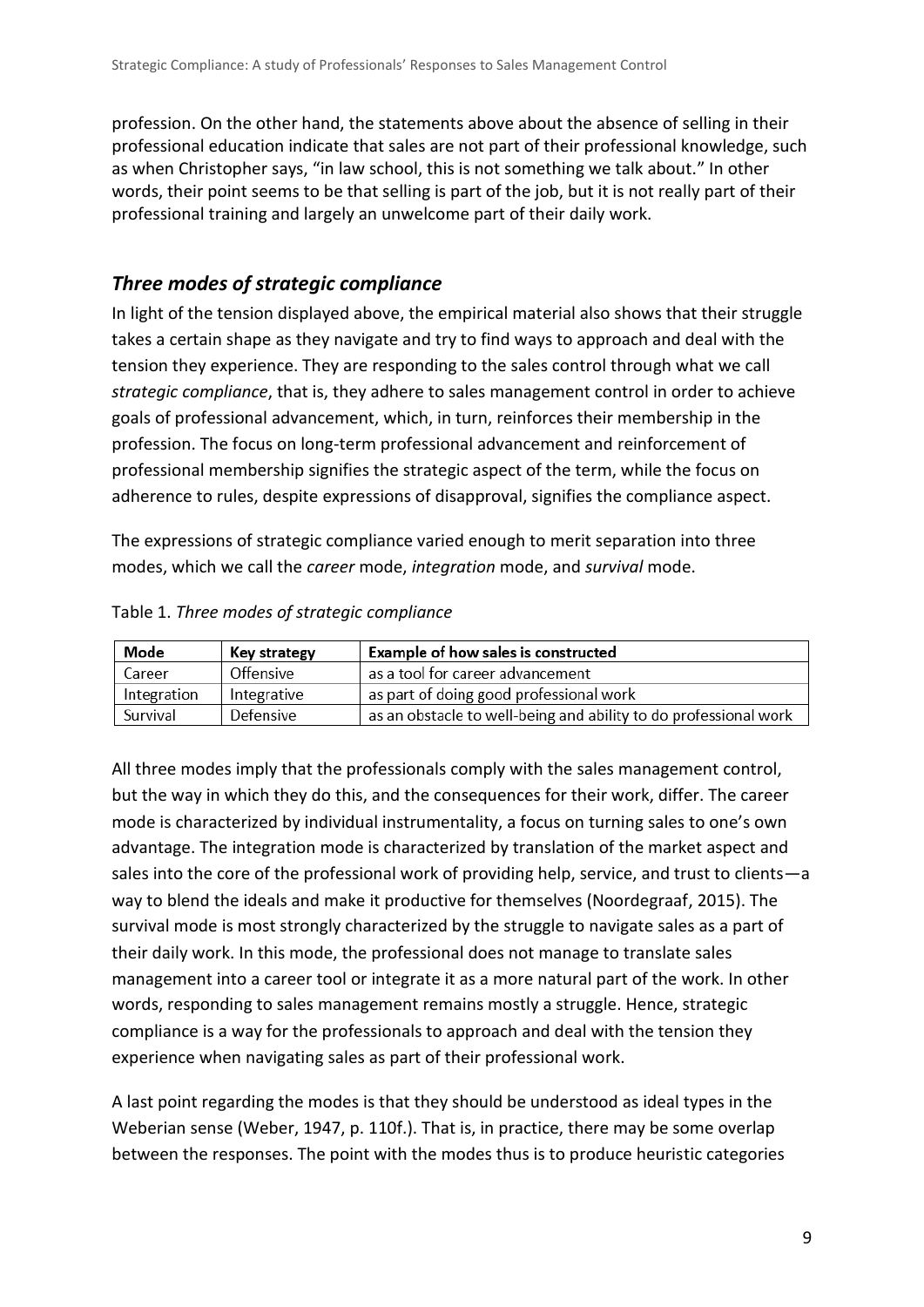that enable better understanding of the varieties of the professional response to sales management.

#### *Career mode*

In the career mode, strategic compliance refers to both taking specific actions when it comes to sales that are identifiable as something different from professional work, and a strategic awareness that these activities will benefit the professional's career directly. Anna, a lawyer at the beginning of her career, who has worked at BL since she finished her law degree, expresses this.

*Actually, I think that Sofia and I have been here the longest; therefore, we have been forced to sell a bit longer (than the others). And if you put billable hours into networks, for example, then you want that to generate something - to get something back. If I want to aim at becoming a partner one day, then I have to build a client base. So, it is in my own interest to have a sales strategy, even though it is very difficult, I have not studied this. We have studied law.* 

This example shows how Anna approaches sales in a strategic manner. She utilizes sales, both in her short-term and long-term planning, as a tool to reach her professional goals, that is, to advance and build the career she plans for herself. She uses words such as "I have to," "generate," "get something back," "in my own interest," and "becoming partner" to explain why she not only engages in sales but complies with the system of sales control in her firm, even though it is something she feels forced to do.

Anna's excerpt also shows that when the professionals comply strategically in the career mode, sales are, on the one hand, "forced" on the professional but then turned into an instrument of advancement—indicating a more offensive sales strategy. Anna expresses motivation to comply because it serves her self-interest. Sabina, a lawyer, makes a similar point, when she explains that she measures her sales activities because she can benefit from engaging in them: *"I am often out doing network meetings and lunches, so I want to know myself, how much time I actually spend doing that (as) it takes up time from my other assignments."* 

Another example of responding to sales management in the career mode is expressed by Kenneth, a senior accountant, with more than 25 years of experience. He is an executive director, one of the highest positions in the organization, which indicates that he has managed to successfully navigate various sales management efforts throughout his career. When asked about his experiences with sales, he told this story of both sales activities and his attitudes toward them:

*From the beginning, when I started (as an accountant), there was not a lot of focus on sales at all. And there was an ethical rule in places where you were not allowed to*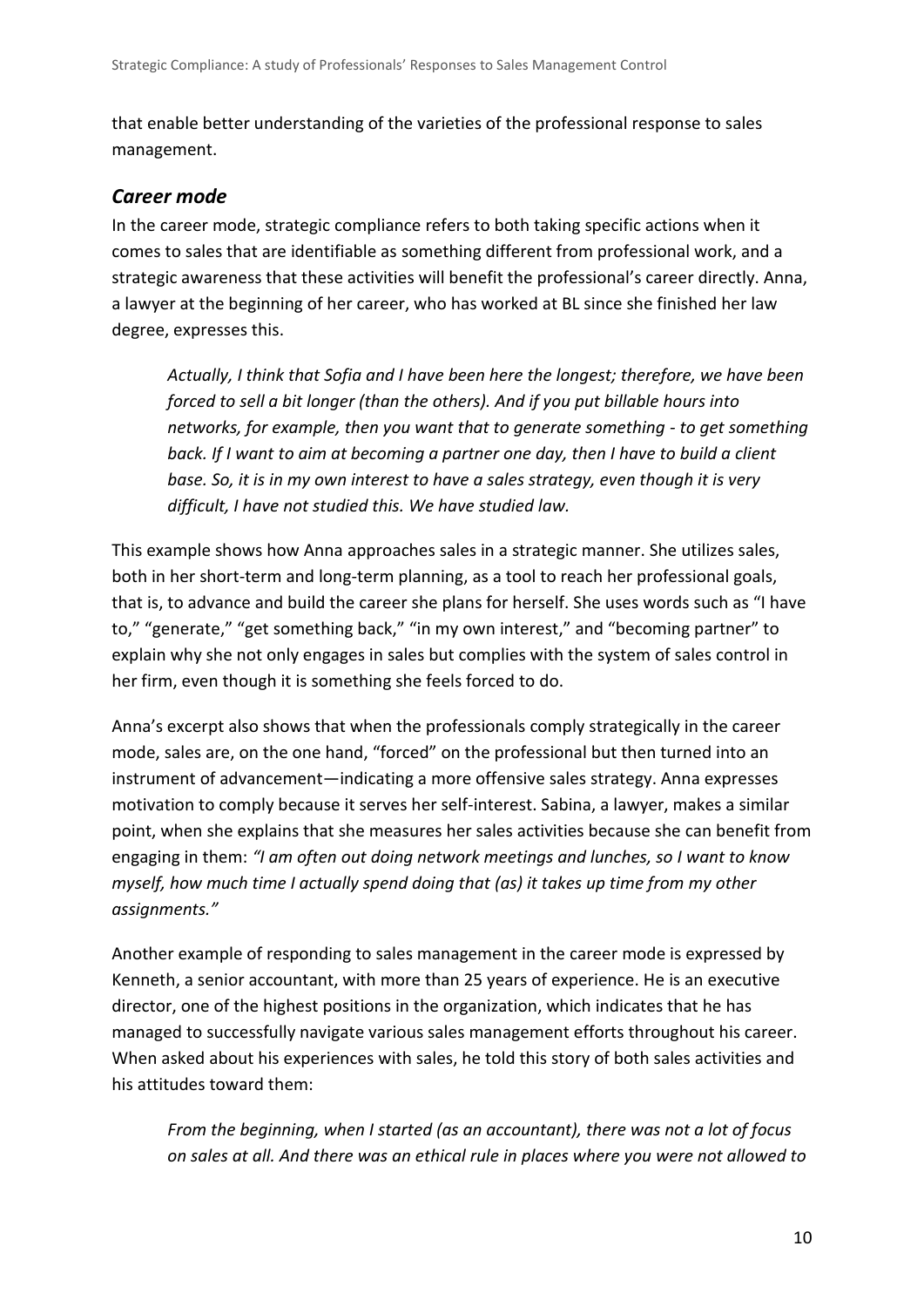*advertise, etc. It was more like a lot of customers had to call you and ask if they could be your customer. It was like that many years back. Since then, the competition has increased, and the rules have changed. So, suddenly you had to do sales courses and make cold calls and try more. I remember my very first sales course, we got a practical assignment to book customer meetings with completely cold customers that you had no relation to at all. We got this list and then the assignment was to book customer meetings without having a relation to that person and make the sales talk work (…). That was a different experience, mostly when I went to the company and thought to myself: 'what the hell am I doing here? Imagine if someone was a fly on the wall, looking down on that silly conversation'.* 

First, Kenneth's story points to the de-regulative changes related to marketing and sales efforts as experienced by the professions. Moreover, it underlines the tension in strategic compliance between sales and the profession. While complying with requirements to do sales courses, make cold calls, and set up sales meetings, Kenneth expresses feeling conflicted, using phrases such as, "what the hell am I doing here?" and "book customer meetings without having a relation." Second, Kenneth expresses how the career mode is a way to manage sales management. Despite the discomfort and conflict, he has actively decided to comply by "trying more" and, implicitly, he communicates that he has managed to comply well, career wise, because he has now reached the position of executive director. He has also, after sales was introduced as something that is part of the professional's work, taken specific offensive actions when it comes to sales, in order to build his client base and develop his career at the firm, such as "sales courses and things and make cold calls." Hence, engaging in strategic compliance in the career mode implies compliance, not only because of sales management control efforts, but also to comply strategically in order to build a career within the profession by turning sales into one's own advantage.

#### *Integration mode*

The integration mode indicates a different way of engaging in strategic compliance, where the professionals are less offensive, in the sense that the career goal is less pronounced. Rather than emphasizing sales as a career instrument, the key characteristic of the integration mode is that the lines between professional work and sales work are perceived to be blurred.

For example, Hans, a lawyer, expresses this when he says: *"I think [professional work and sales work] are floating more or less in and out of each other. I don't think now I'm doing sales. I'm thinking I'm doing my job."* Henrik, an accountant, also expresses the integration succinctly*: "I think [that I] need to do a good job because when we're doing a good job for our customers, we are also selling."* Thus, sales are not seen as a separate activity but rather integrated with the ideal of doing a "good job," to use Henrik's terms.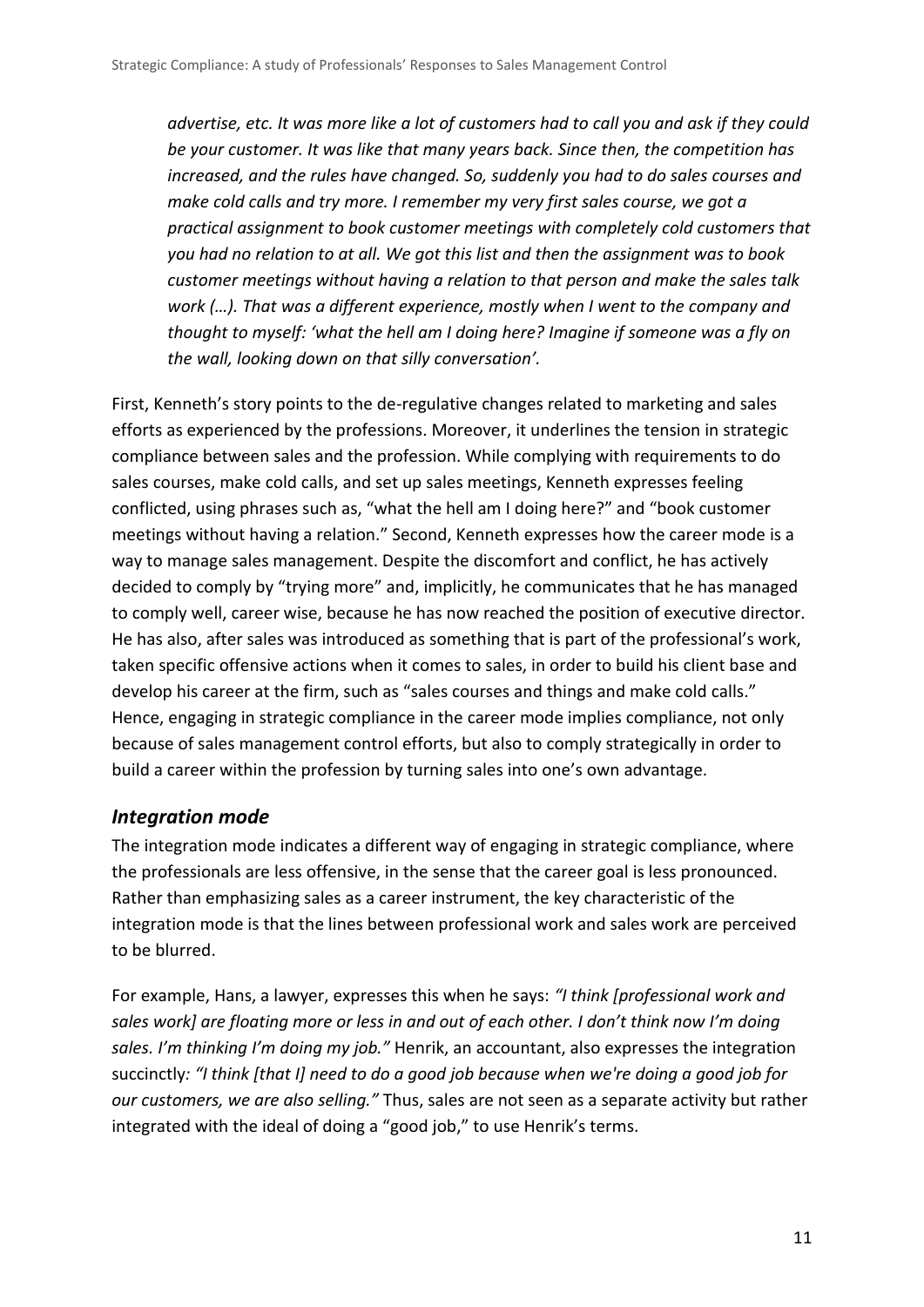To elaborate on the type of activity associated with the integration mode, let us turn to Helen, a senior accountant employed at BA for 1 year. Throughout the interview, when Helen is asked to explain how she engages in sales, she keeps accounting for activities where sales is integrated and implicit, rather than separate and explicit. For example, when Helen is asked how she acquired her newest client, she starts off by saying *"that is a long story"* and continues to describe how her interest in teaching accounting, both internally in the PSF and externally at various institutions, led to her acquiring her newest client *"so, that's how I got my newest client."*

Helen's answers express a response to sales management control that translates sales work and blends it as part of her professional work. Helen is using her interest and engagement in education and teaching of accounting to promote herself and expand her professional network. As such, it shows how side activities, based on professional knowledge, can generate new clients for professionals. Helen's account is focused on her professional accounting skills, while the sales aspect is placed in the background and is not as such a central part of the accounts.

However, it is noteworthy that integration does not take place without struggle, which Helen also expresses: *"It's very difficult, I think to work with sales, because that's not the person I am. I am really a bookkeeping person (…)."* Through this dual account of sales—as something difficult and foreign to Helen's self-identity, but also something that can be thought of as an activity that happens when she engages in everyday professional work such as teaching—Helen indicates that integration does not take place without effort. Rather, even though she finds sales "difficult," her strategy is still to integrate sales with what she perceives as her professional work. Hence, there is an element of compliance—she would find it easier if the sales-pressure was not there—and strategy—she deals with the salespressure by constructing it as an integrated part of her teaching, which seems to help her cope in the long run. Thus, selling accounting services and helping people to organize teaching seem to become almost the same thing. In other words, although this mode is not without struggle, it largely presents sales as integrable with professional work.

#### *Survival mode*

Strategic compliance in the survival mode is characterized by a struggle to deal with pressure to sell and integrate sales in the professional work. Thus, the tension between sales and professional work is more pronounced here than in both the integration and career modes. In order to manage this tension, the professionals attempt to comply with the sales control, but largely fail in the sense that they neither manage to integrate sales into their professional work nor translate sales it into a career instrument.

The professionals express this struggle by accounting for feelings of uncertainty and frustration when confronted with sales. For instance, Brian, a lawyer, expresses this*: "it is difficult to know how to promote oneself [...] I was thrown into it [...] without much*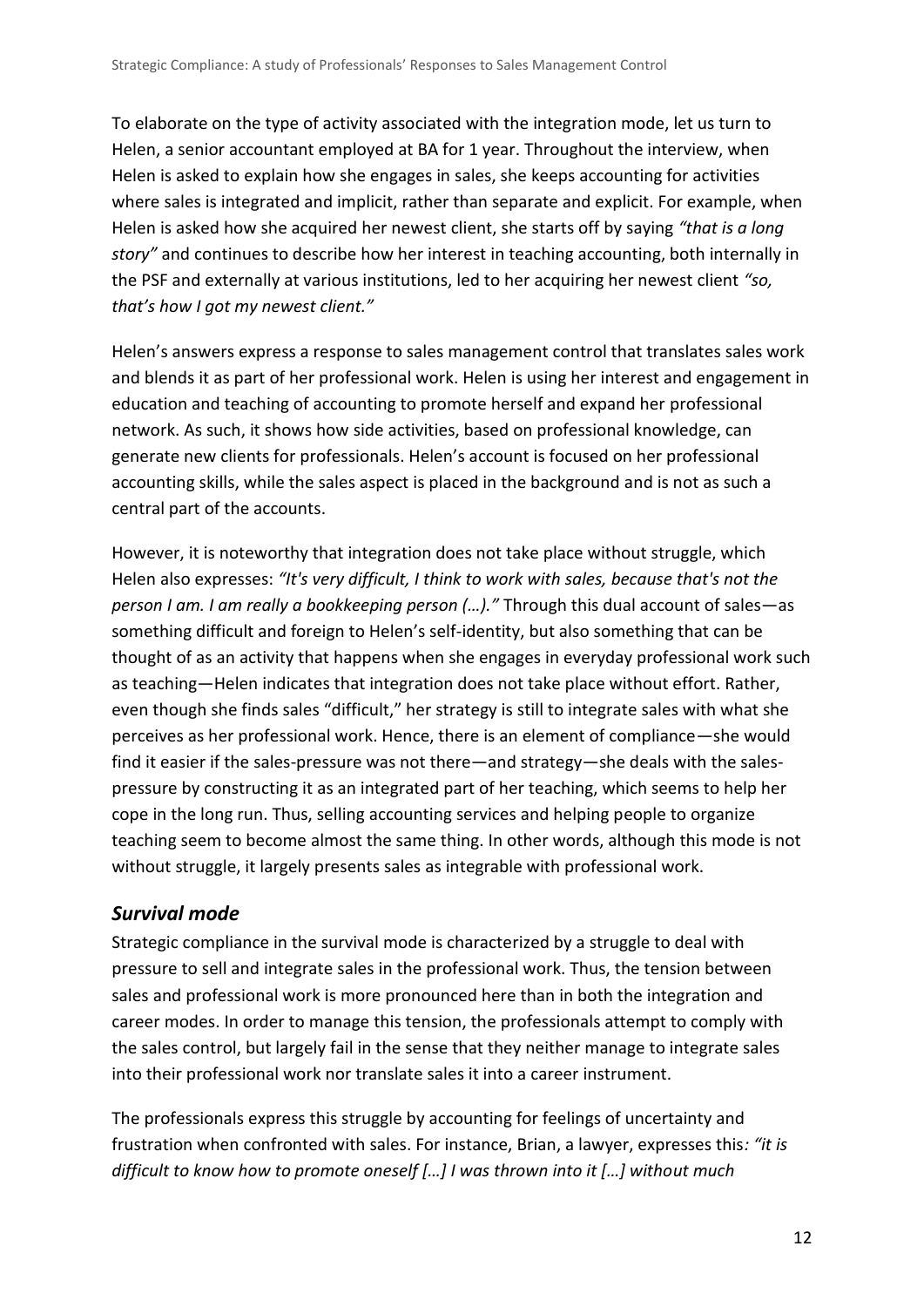*guidance."* Allison, an accountant, makes a similar reflection and says, *"For me personally sales is kind of…I tend to go the other way."* This expresses how, in the survival mode, the professionals struggle more and often choose a more defensive strategy for coping with sales, moving away from sales, rather than attacking or approaching it (which is the case in the career mode).

The struggle and the defensive strategy are exemplified in Charlotte's account below. Charlotte—a senior lawyer with 18 years of experience who has worked at BL for around one year—describes how she was moving from one firm to the next to minimize the sales aspect of her work, searching for the type of sales practices that fit her best, and how she experienced feelings of disillusionment when confronted with sales:

*[At my first job), someone else took care of the incoming assignments and clients. I worked on the complex issues since I am a process-law expert, but I didn't have to do anything else. No sales, no billing and no contact. So, I was in charge of the law, and I actually liked that because I had no experience or even an interest in doing the other things.* 

*After that, I tried to run my own law firm [together with another lawyer] for around one year. During that time, I did everything from the beginning to the end, which was also ok. […] So there, I started to think about the whole sales process, which also meant really taking on sales, from contact with clients and invoicing […]. It was very good experience, but at the same time I realized, it is not really me.* 

*Then I started at another law firm where I could contribute a lot with my specialist knowledge on their big accounts. But they had a system where you had to have your own inflow of clients, otherwise your pay would be very low […]. The only thing they would pay for, in order for me to get a normal salary, was if I took in new clients and cases, which I was not equally qualified to do […]. I just felt like this is a lose-lose for me, and I was very disillusioned.*

This example shows how Charlotte struggles to integrate sales practices and professional work. Her account points to a clash between being "on top of the law" and expectations to engage in sales. This, argues Charlotte, has affected both the practical aspects of her work such as the type of work she is required to do and her salary—and emotional ones—she expresses feeling "disillusioned" and "unqualified." This underlines how complying with sales control is a struggle for Charlotte, which is further manifested by her moving from one firm to another in search of minimizing the sales dimension in her work. However, moving did not relieve the struggle because the new firm worked with incentive pay and sales management that Charlotte feels unqualified to live up to. Although Charlotte expresses dissatisfaction, both during her time at her own firm and the following employment at the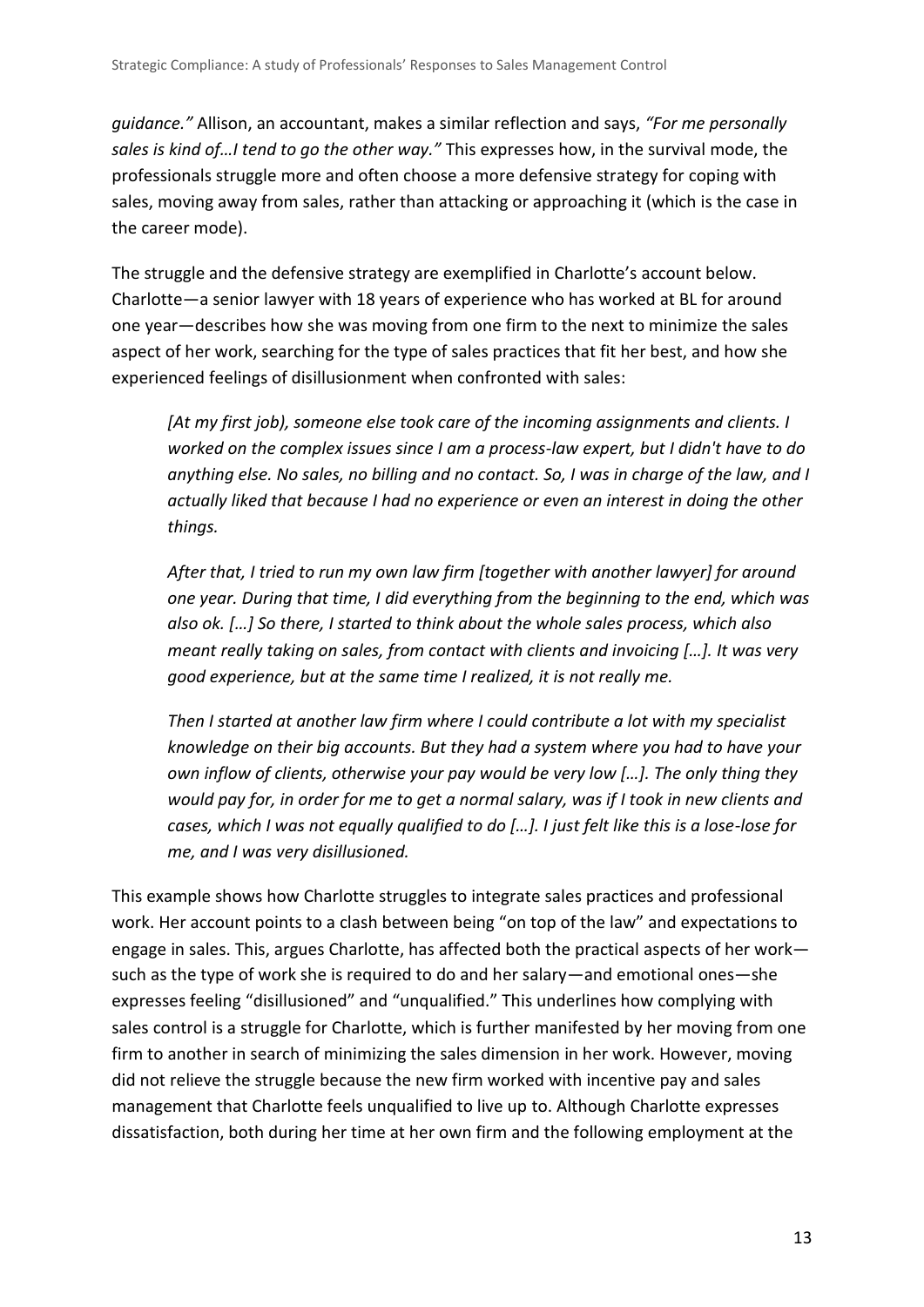PSF, she nevertheless complies with the sales control and accepts the normalized nature of sales within the firms.

Seeking to minimize the struggle, Charlotte takes a defensive approach, which is exhibited by her move from one firm to the next. It is noteworthy that while exit may be one part of the survival mode—as in Charlotte's case—there may be other ways of pursuing a defensive strategy than moving from firm to firm. For Brian and Allison, for example, the struggle rather meant that they took a step back or went "the other way" and found projects where the struggle associated with sales is minimized. What they all have in common is the defensive strategy—moving away from sales, rather than approaching it.

# **Discussion and concluding remarks**

Our analysis shows that sales management control has a significant effect on professional work: it generates tensions between professional and market ideals that are dealt with through strategic compliance. Strategic compliance is a way of responding to sales management by adhering to rules and expectations in order to achieve goals of professional advancement, which, in turn, reinforces the professionals' membership in their profession. We found that strategic compliance can be undertaken in three modes: career-, integration-, and survival.

First, we respond to calls for more research on how different and often conflicting discourses co-exist in professionals' everyday work experiences (Alvehus, 2018). Our study contributes to this call empirically by providing an insight into the tension ridden conditions of being a member of a profession, with a particular focus on the tension with sales. Traditional understandings of professionalism and sales highlight the conflict between the two, which is supported by our empirical analysis. Nevertheless, our study, like Alvehus', also moves beyond the institutional level and provides an insight into the actor level, describing how the professionals experience and deal with this tension by analyzing their responses to the sales management control. The responses were characterized by a reluctant compliance with the requirement to sell, but also by turning sales control into an instrument for individual goals of professional advancement and reinforcement of professional membership. We thus found that the response was more characterized by compliance, an aspect that was less pronounced in Alvehus' study (2018).

Second, this relates our findings to previous research on control of professional work, particularly studies on how professionals are controlled by ideals to which they are expected to aspire (Alvesson & Kärreman, 2007). Our study shifts the focus to sales to highlight a similar phenomenon: professionals are faced with a system that suggests their aspirations will come true. However, we found a more tension-ridden engagement with the system. While the HRM-system—which was the focus in Alvesson and Kärreman's study—tended to "boost" the self-esteem of the professionals, presenting them as belonging to an elite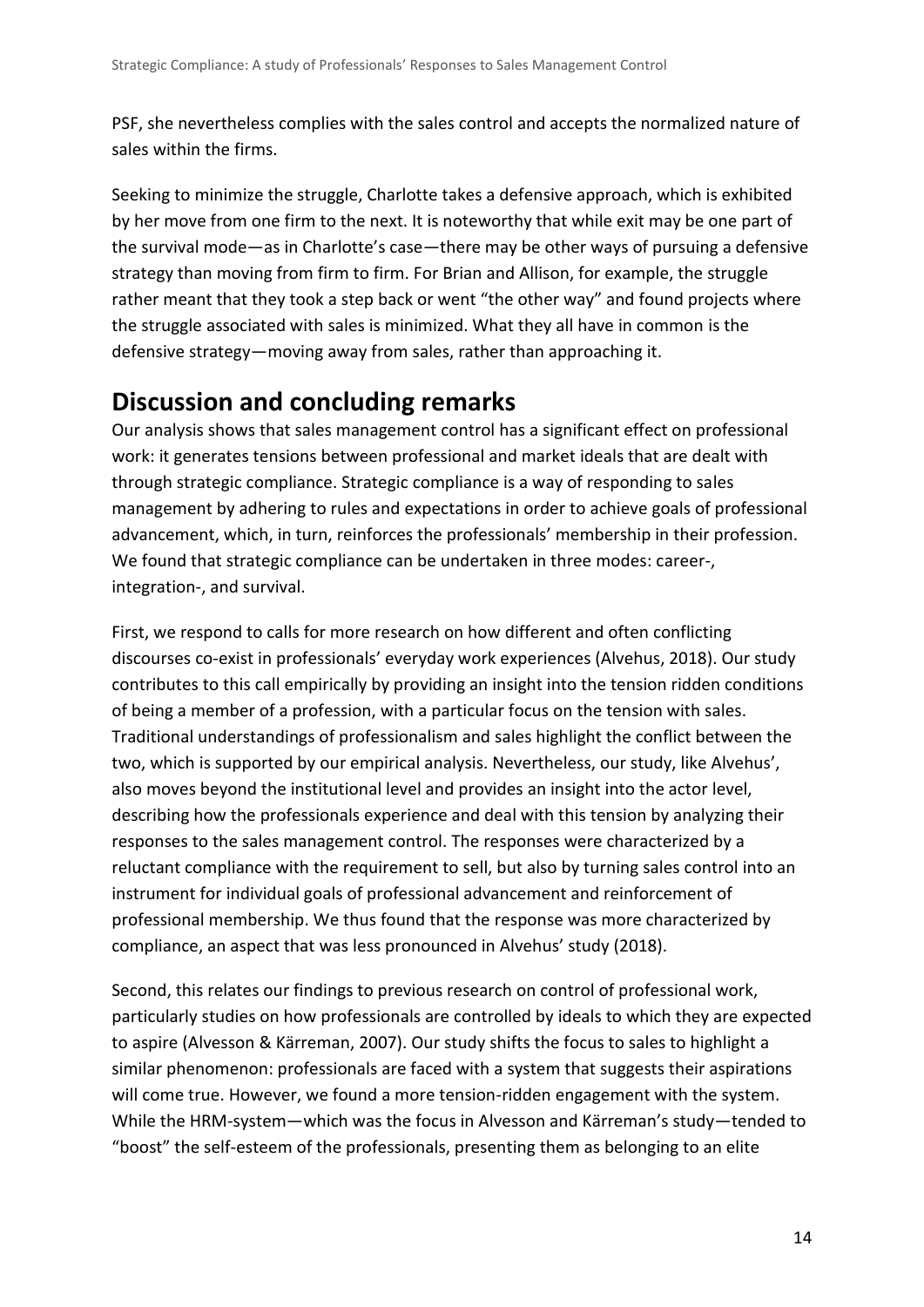(Alvesson & Kärreman, 2007, p. 719), the sales control system rather seems to produce tension and discomfort, which, we suggest, are dealt with through strategic compliance.

Third, our findings indicate that, by complying with the sales management control to be legitimate participants of their profession, the professionals are reproducing the sales discourse. On the one hand, there is an element of autonomy in their appropriation of the sales discourse for their career interests, but, on the other hand, they are reproducing a dynamic that they perceive as potentially conflicted and connected with discomfort. This phenomenon shows a resemblance to Robertson and Swan's (2003) finding that professionals embraced a culture of ambiguity and flexibility, which both instilled a sense of autonomy and disciplined the employees to support organizational goals. However, our case is also different. While the culture of ambiguity observed by Robertson and Swan originated within the PSF as an initiative to improve the quality of their services, the sales control has a stronger connection to forces outside of the firm, being stimulated by a general market orientation among PSFs as well as legislative deregulation (Cooper & Robson, 2006). As a result, a greater extent of de-professionalization may be at stake in the case of sales because the professionals are disciplined by an external source from which they should traditionally be independent (Freidson, 2001).

Fourth, our study shows a resemblance with Darr's (2002; 2006), Sommerlad's (2011), and Lander et al.'s (2012) study pointing out that the market is a central control mechanism within PSFs, where the ability to generate business and meet targets is crucial for the professionals' career advancement. Like Darr (2002; 2006), we found that professionals can, to some extent, be understood as a highly skilled sales force, for whom the boundaries between professionalism and sales are increasingly blurred in their everyday work, influencing how they plan, conduct, and think about their work. Both the engineers in Darr's studies and the lawyers and accountants in our study show signs of resistance to sales management control. In Darr's studies, the resistance shows that the professionals tried to keep sales-related aspects away from their work. Our study suggests that the responses cannot be fully understood in terms of resistance, because the professionals tended to reluctantly accept sales and bring it *into* their work, using it as a tool for career advancement. Thus, when it comes to sales management control, our study indicates that the professionals appropriated sales in order to achieve goals of professional advancement, which, in turn, reinforced their membership in their profession but also the prevalence of sales in their work. This is why we suggest the concept of strategic compliance and its three modes as a way of understanding their responses to sales management control, as located somewhere between resistance and compliance.

Our findings are also relevant in relation to existing studies on hybridity and hybrid professionalism. Literature on hybridity points out that the discussion is increasingly moving away from a dualistic or opposing understanding of managerialism and professionalism toward an interlinked understanding where the two ideals come together and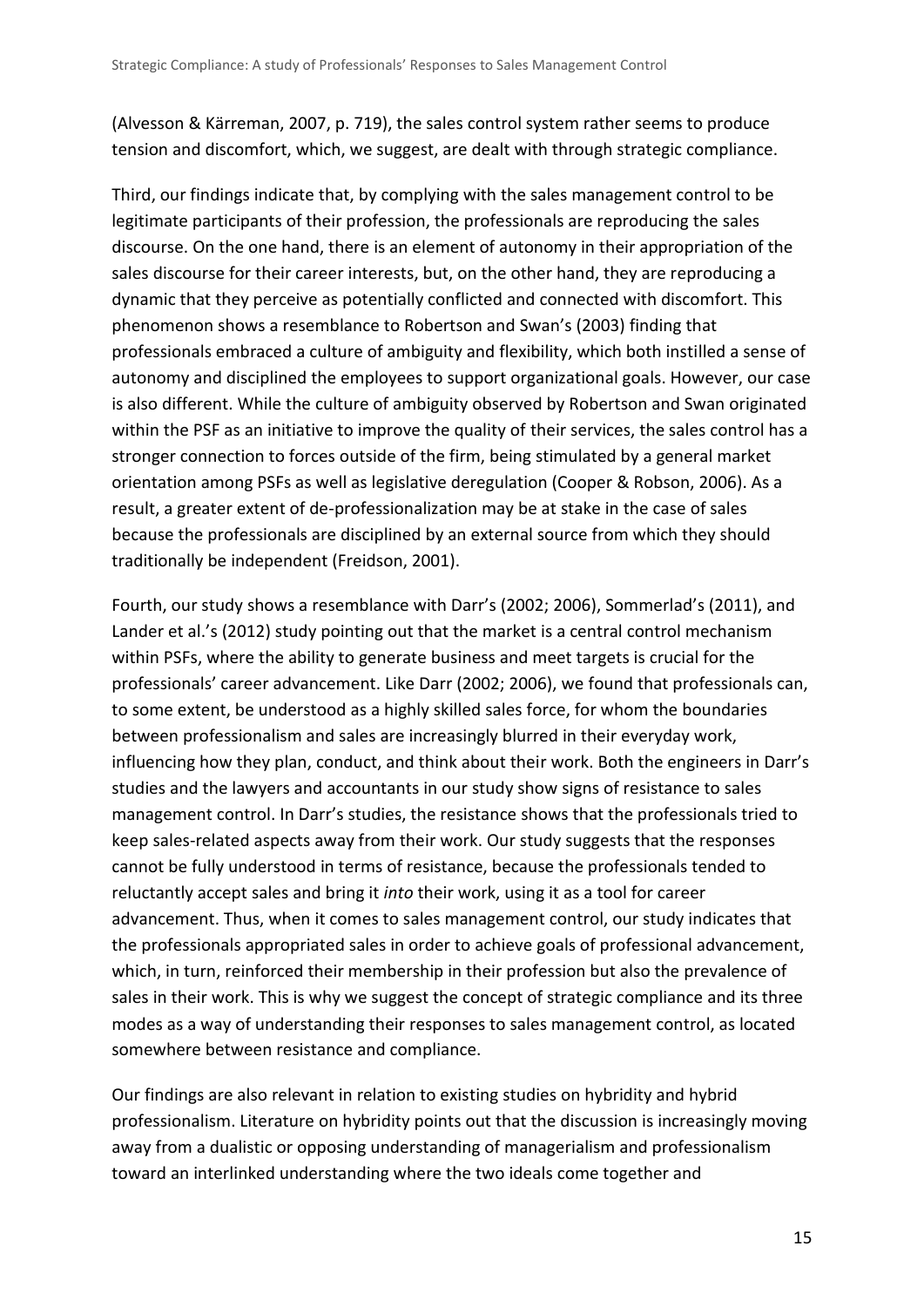accommodate each other in the professionals' daily practices (e.g., Kirkpatrik & Noordegraaf, 2015; Noordegraaf, 2015). Our study supports this view, to a certain extent. However, our study also highlights that when it comes to sales, the hybridity is tensionridden rather than accommodating; struggle and tensions are pronounced and often understood by the professionals themselves as two opposing ideals.

In a broader scheme of things, we suggest that the relevance of strategic compliance might reach beyond the context of professional service firms. In particular, our findings might be relevant for the understanding of public service professionals, a context in which studies point to similar developments of commercialization and note that individual professionals need to navigate a general tension between organizational and occupational professionalism (Evetts, 2011; Noordegraaf, 2015; Taylor & Kelly, 2006; Ulfsdotter Eriksson et al., 2017). Strategic compliance offers a contribution to this literature by presenting a conceptualization of how professionals deal with this tension and how they navigate and respond to sales management in public organizations.

# **Article history**

Received: 10 May 2021 Accepted: 28 Nov 2021 Published:15 Mar 2022

### **References**

Abbott, A. (1988). *The system of professions: An essay on the division of expert labor.* University of Chicago Press.

<https://doi.org/10.7208/chicago/9780226189666.001.0001>

- Alvehus, J. (2018). Conflicting logics? The role of HRM in a professional service firm. *Human Resource Management Journal, 28*(1), 31-44. [https://doi.org/10.1111/1748-](https://doi.org/10.1111/1748-8583.12159) [8583.12159](https://doi.org/10.1111/1748-8583.12159)
- Alvesson, M., & Kärreman, D. (2007). Unraveling HRM: Identity, ceremony, and control in a management consulting firm. *Organization Science, 18*(4), 711-723. <https://doi.org/10.1287/orsc.1070.0267>
- Alvesson, M., & Skoldberg, K. (2009). Reflexive Methodology: New Vistas for Qualitative Research. London: SAGE.
- Barker, J. R. (1993). Tightening the iron cage: Concertive control in self-managing teams. *Administrative Science Quarterly, 38* (3), 408-437. <https://doi.org/10.2307/2393374>
- Blumer, H. (1969). *Symbolic interactionism perspective and method*. Berkeley: University of California Press.
- Brante, T. (1988). Sociological approaches to the professions. *Acta Sociologica,* 31(2), 119- 142. <https://doi.org/10.1177/000169938803100202>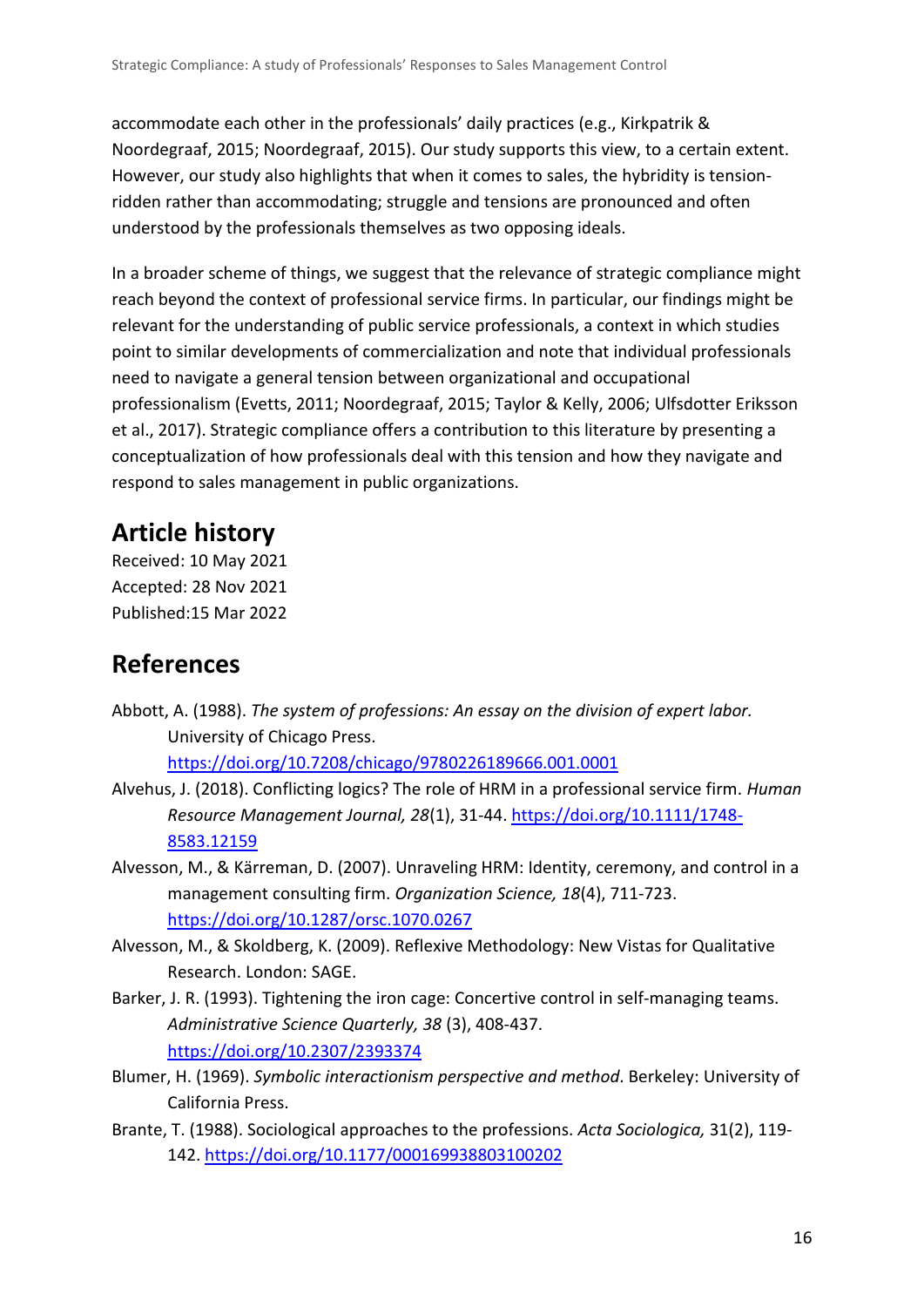- Brint, S. (1994). *In an age of experts: The changing role of professionals in politics and public life.* Princeton University Press. <https://doi.org/10.1515/9780691214535>
- Charmaz, K. (2006*). Constructing grounded theory a practical guide through qualitative analysis*. London: SAGE Publications.
- Cohen, L. (2015). Interplay of professional, bureaucratic, and entrepreneurial career forms in professional service firms. In L. Empson, D. Muzio, J. Broschak, & B. Hinings (Eds.), *The Oxford Handbook of Professional Service Firms* (p. 351-373*)*. Oxford University Press. <https://doi.org/10.1093/oxfordhb/9780199682393.013.19>
- Cooper, D. J., & Robson, K. (2006). Accounting, professions and regulation: Locating the sites of professionalization. *Accounting, Organizations and Society, 31*(4-5), 415-444. <https://doi.org/10.1016/j.aos.2006.03.003>
- Covaleski, M. A., Dirsmith, M. W., Heian, J. B., & Samuel, S. (1998). The calculated and the avowed: Techniques of discipline and struggles over identity in Big Six public accounting firms. *Administrative Science Quarterly, 43*(2). <https://doi.org/10.2307/2393854>
- Czarniawska, B. (1998). *A narrative approach to organization studies*. London: Sage. <https://doi.org/10.4135/9781412983235>
- Darr, A. (2000). Technical labour in an engineering boutique: Interpretive frameworks of sales and R&D engineers. *Work Employment & Society, 14*(2), 205-222. <https://doi.org/10.1177/09500170022118374>
- Darr, A. (2002). Control and autonomy among knowledge workers in sales: An employee perspective. *Employee Relations, 25*(1), 31-41. <https://doi.org/10.1108/01425450310453508>
- Darr, A. (2006). *Selling technology: The changing shape of sales in an information economy*. New York: Cornell University Press.
- Empson, L., & Chapman, C. (2015). Partnership versus corporation: Implications of alternative forms of governance in professional service firms (p. 139-170). Emerald Insight. [https://doi.org/10.1016/S0733-558X\(06\)24006-0](https://doi.org/10.1016/S0733-558X(06)24006-0)
- Empson, L., Muzio, D., Broschak, J. P., & Hinings, B. (2015). The Oxford handbook of professional service firms. Oxford University Press. <https://doi.org/10.1093/oxfordhb/9780199682393.001.0001>
- Evetts, J. (2011). A new professionalism? Challenges and opportunities. *Current Sociology, 59(*4), 406-422. <https://doi.org/10.1177/0011392111402585>
- Freidson, E. (2001). Professionalism: The third logic. Cambridge: Polity Press.
- Geiger, S., & Kelly, S. (2014). Sales-as-practice: An introduction and methodological outline. *Journal of Personal Selling and Sales Management, 34*(3), 223-231. <https://doi.org/10.1080/08853134.2014.913972>
- Glaser, B. G., & Strauss, A. L. (1967). *The discovery of grounded theory: Strategies for qualitative research*. New York: Adline de Gruyter. <https://doi.org/10.1097/00006199-196807000-00014>